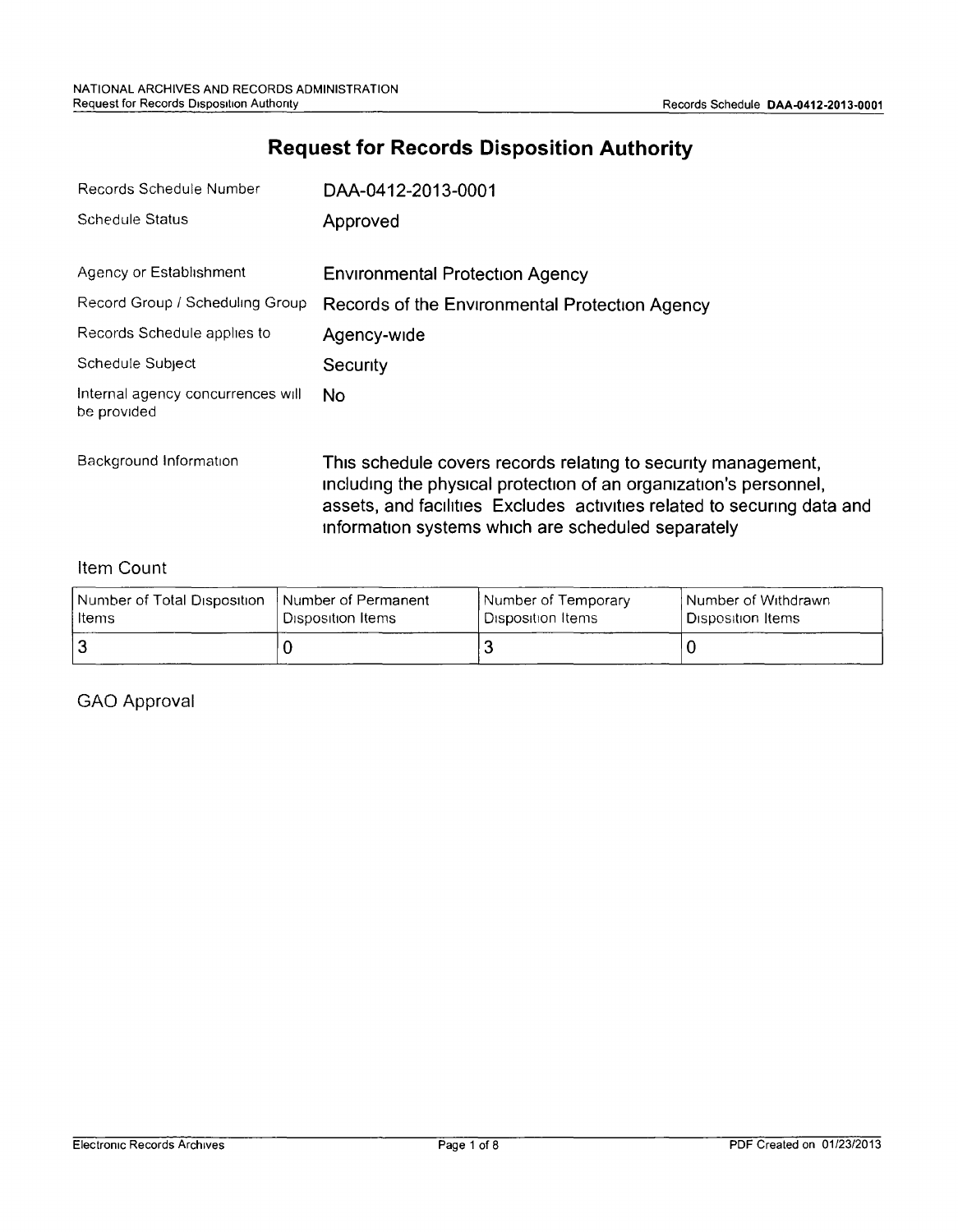#### Outline of Records Schedule Items for DAA-0412-2013-0001

| Sequence Number |                                                                                              |
|-----------------|----------------------------------------------------------------------------------------------|
|                 | Security                                                                                     |
| 11              | Routine security tracking records<br>Disposition Authority Number DAA-0412-2013-0001-0001    |
| 12              | Facility security inspection records<br>Disposition Authority Number DAA-0412-2013-0001-0002 |
| 13              | Other security records<br>Disposition Authority Number DAA-0412-2013-0001-0003               |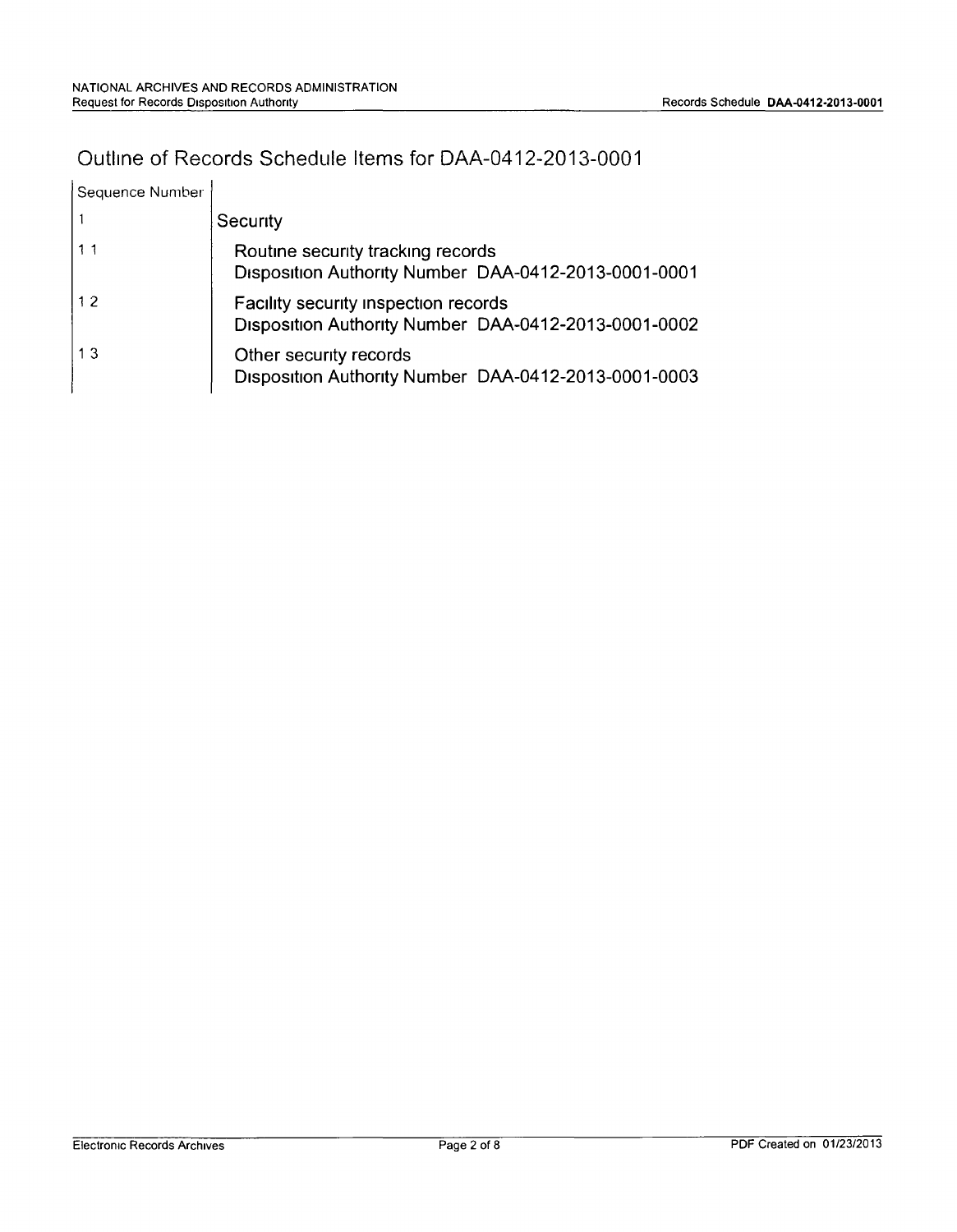# Records Schedule Items

| Sequence Number |                                                                                                                                                                                                                                                                                                                                                                                                                                                                                                                                                                                                                          |                                                                                                                                                                                                                                             |                         |  |
|-----------------|--------------------------------------------------------------------------------------------------------------------------------------------------------------------------------------------------------------------------------------------------------------------------------------------------------------------------------------------------------------------------------------------------------------------------------------------------------------------------------------------------------------------------------------------------------------------------------------------------------------------------|---------------------------------------------------------------------------------------------------------------------------------------------------------------------------------------------------------------------------------------------|-------------------------|--|
| 1               | Security                                                                                                                                                                                                                                                                                                                                                                                                                                                                                                                                                                                                                 |                                                                                                                                                                                                                                             |                         |  |
| 11              | Routine security tracking records                                                                                                                                                                                                                                                                                                                                                                                                                                                                                                                                                                                        |                                                                                                                                                                                                                                             |                         |  |
|                 | <b>Disposition Authority Number</b>                                                                                                                                                                                                                                                                                                                                                                                                                                                                                                                                                                                      |                                                                                                                                                                                                                                             | DAA-0412-2013-0001-0001 |  |
|                 | Includes, but is not limited to classified document access and containers (e g,<br>safes and cabinets) records, including receipt, issuance, routing, inventory,<br>and destruction of classified documents, property passes authorizing removal<br>of property or materials, guard force records such as facility checks, building<br>and employee access records, round reports, patrol and alarm services, arms<br>distribution, employee credentials such as cards, badges, parking permits, permits<br>to operate motor vehicles, visitors' passes, and rosters showing security clearance<br>status of individuals |                                                                                                                                                                                                                                             |                         |  |
|                 | Final Disposition                                                                                                                                                                                                                                                                                                                                                                                                                                                                                                                                                                                                        | Temporary                                                                                                                                                                                                                                   |                         |  |
|                 | Item Status                                                                                                                                                                                                                                                                                                                                                                                                                                                                                                                                                                                                              | Active                                                                                                                                                                                                                                      |                         |  |
|                 | Is this item media neutral?                                                                                                                                                                                                                                                                                                                                                                                                                                                                                                                                                                                              | Yes                                                                                                                                                                                                                                         |                         |  |
|                 | Do any of the records covered<br>by this item currently exist in<br>electronic format(s) other than e-<br>mail and word processing?                                                                                                                                                                                                                                                                                                                                                                                                                                                                                      | Yes                                                                                                                                                                                                                                         |                         |  |
|                 | Do any of the records covered<br>by this item exist as structured<br>electronic data?                                                                                                                                                                                                                                                                                                                                                                                                                                                                                                                                    | Yes                                                                                                                                                                                                                                         |                         |  |
|                 | Manual Citation                                                                                                                                                                                                                                                                                                                                                                                                                                                                                                                                                                                                          |                                                                                                                                                                                                                                             | Manual Title            |  |
|                 | EPA 1008 Item a                                                                                                                                                                                                                                                                                                                                                                                                                                                                                                                                                                                                          |                                                                                                                                                                                                                                             |                         |  |
|                 | <b>GRS or Superseded Authority</b><br>Citation                                                                                                                                                                                                                                                                                                                                                                                                                                                                                                                                                                           | <b>GRS 11/4a</b><br><b>GRS 11/4b</b><br><b>GRS 18/2</b><br><b>GRS 18/3</b><br><b>GRS 18/4</b><br><b>GRS 18/6</b><br><b>GRS 18/7a</b><br><b>GRS 18/7b</b><br><b>GRS 18/12</b><br>GRS 18/18a<br>GRS 18/18b<br>GRS 18/19a<br><b>GRS 18/19b</b> |                         |  |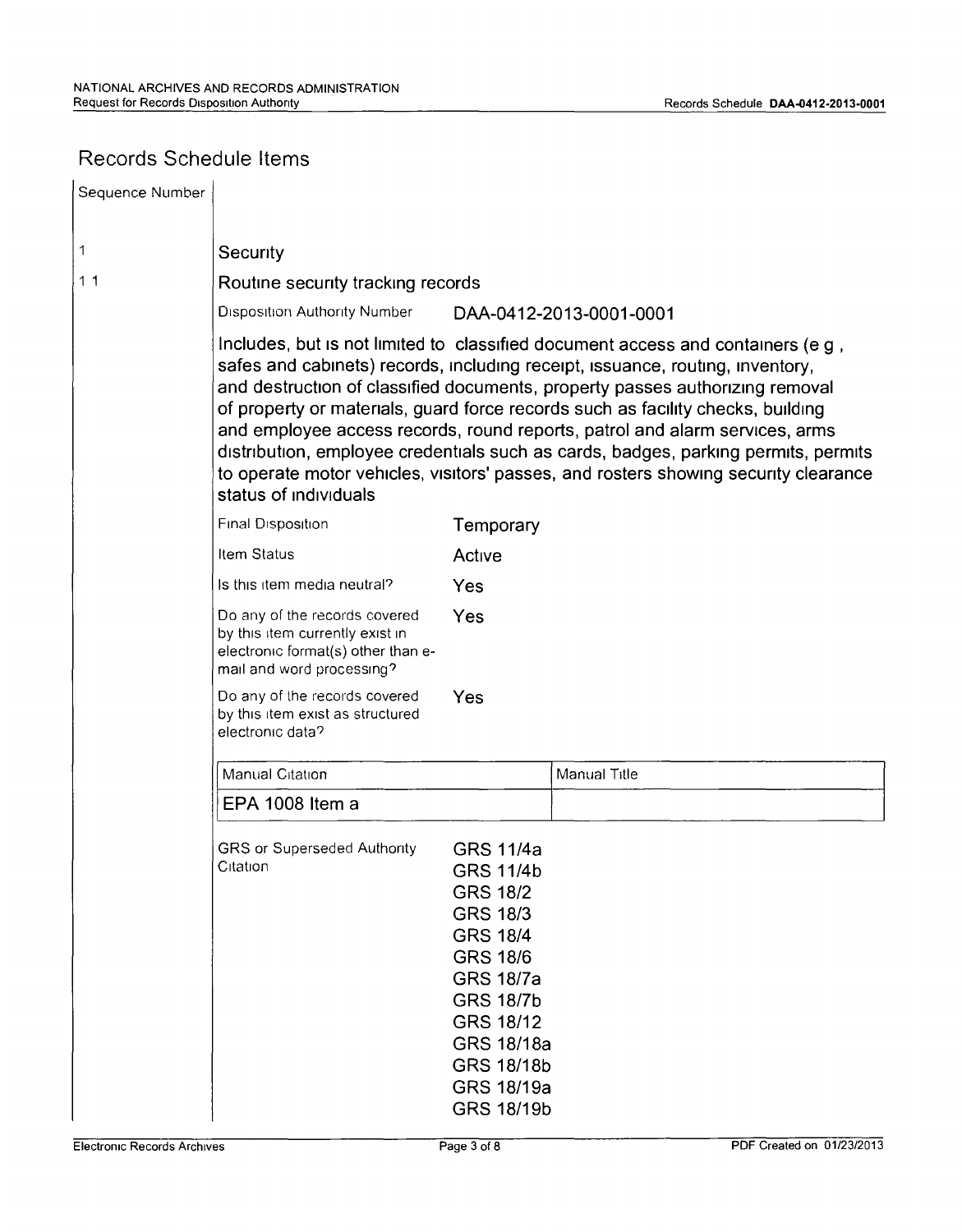|    |                                                                                                                                                                                                                                                                      | GRS 18/19c<br>GRS 18/19d<br>GRS 18/23 |                                                                                                   |  |  |
|----|----------------------------------------------------------------------------------------------------------------------------------------------------------------------------------------------------------------------------------------------------------------------|---------------------------------------|---------------------------------------------------------------------------------------------------|--|--|
|    | <b>Disposition Instruction</b>                                                                                                                                                                                                                                       |                                       |                                                                                                   |  |  |
|    | Cutoff Instruction                                                                                                                                                                                                                                                   | Agency business                       | Close when authorization or access expires or<br>terminates, or when no longer needed for current |  |  |
|    | Retention Period                                                                                                                                                                                                                                                     |                                       | Destroy 2 year(s) after file closure                                                              |  |  |
|    | Additional Information                                                                                                                                                                                                                                               |                                       |                                                                                                   |  |  |
|    | GAO Approval                                                                                                                                                                                                                                                         | Not Required                          |                                                                                                   |  |  |
| 12 | Facility security inspection records                                                                                                                                                                                                                                 |                                       |                                                                                                   |  |  |
|    | <b>Disposition Authority Number</b>                                                                                                                                                                                                                                  |                                       | DAA-0412-2013-0001-0002                                                                           |  |  |
|    | Includes, but is not limited to surveys and inspections of facilities conducted<br>to ensure adequacy of protective and preventive measures and to safeguard<br>information and facilities against sabotage and unauthorized entry, and facility risk<br>assessments |                                       |                                                                                                   |  |  |
|    | Final Disposition                                                                                                                                                                                                                                                    | Temporary                             |                                                                                                   |  |  |
|    | Item Status                                                                                                                                                                                                                                                          | Active                                |                                                                                                   |  |  |
|    | is this item media neutral?                                                                                                                                                                                                                                          | Yes                                   |                                                                                                   |  |  |
|    | Do any of the records covered<br>by this item currently exist in<br>electronic format(s) other than e-<br>mail and word processing?                                                                                                                                  | Yes                                   |                                                                                                   |  |  |
|    | Do any of the records covered<br>by this item exist as structured<br>electronic data?                                                                                                                                                                                | Yes                                   |                                                                                                   |  |  |
|    | Manual Citation                                                                                                                                                                                                                                                      |                                       | Manual Title                                                                                      |  |  |
|    | EPA 1008 Item b                                                                                                                                                                                                                                                      |                                       |                                                                                                   |  |  |
|    | <b>GRS or Superseded Authority</b><br>Citation                                                                                                                                                                                                                       | <b>GRS 18/9</b><br>GRS 18/10          |                                                                                                   |  |  |
|    | <b>Disposition Instruction</b>                                                                                                                                                                                                                                       |                                       |                                                                                                   |  |  |
|    | Cutoff Instruction                                                                                                                                                                                                                                                   | sooner                                | Close upon discontinuance of facility, or when<br>security cognizance is terminated, whichever is |  |  |
|    | <b>Retention Period</b>                                                                                                                                                                                                                                              |                                       | Destroy 7 year(s) after file closure                                                              |  |  |
|    |                                                                                                                                                                                                                                                                      |                                       |                                                                                                   |  |  |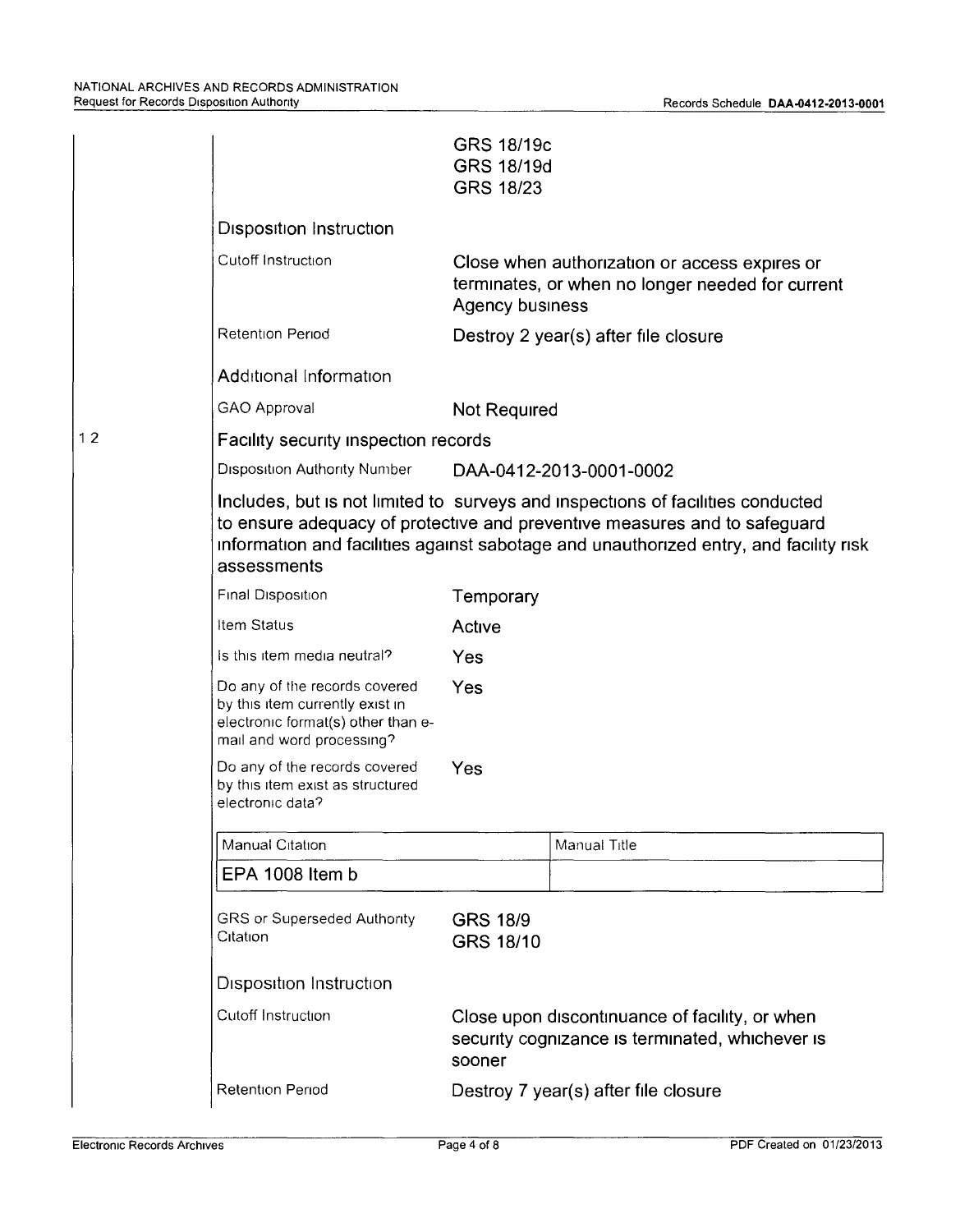|    | Additional Information                                                                                                                                                                                                                                                                                                                                                                                                                                                                                                                                                                                                                                                                                                                                                                                                                                                                                                    |                                                                                                                                                                                                                                         |                         |  |
|----|---------------------------------------------------------------------------------------------------------------------------------------------------------------------------------------------------------------------------------------------------------------------------------------------------------------------------------------------------------------------------------------------------------------------------------------------------------------------------------------------------------------------------------------------------------------------------------------------------------------------------------------------------------------------------------------------------------------------------------------------------------------------------------------------------------------------------------------------------------------------------------------------------------------------------|-----------------------------------------------------------------------------------------------------------------------------------------------------------------------------------------------------------------------------------------|-------------------------|--|
|    | GAO Approval                                                                                                                                                                                                                                                                                                                                                                                                                                                                                                                                                                                                                                                                                                                                                                                                                                                                                                              | Not Required                                                                                                                                                                                                                            |                         |  |
| 13 | Other security records                                                                                                                                                                                                                                                                                                                                                                                                                                                                                                                                                                                                                                                                                                                                                                                                                                                                                                    |                                                                                                                                                                                                                                         |                         |  |
|    | Disposition Authority Number                                                                                                                                                                                                                                                                                                                                                                                                                                                                                                                                                                                                                                                                                                                                                                                                                                                                                              |                                                                                                                                                                                                                                         | DAA-0412-2013-0001-0003 |  |
|    | Includes, but is not limited to continuity of operations (COOP) plans and exercises,<br>including background records, personnel security clearance case files, including<br>investigations of federal employees or applicants for federal employment, and<br>other persons such as those performing work for EPA under contract, security<br>violation case files of investigations of alleged violations of Executive Orders, laws,<br>or Agency regulations for the safeguarding of national security information, records<br>used to track top secret documents, security briefings and education, guard force<br>assignments and strength, police function records such as records of arrest, cars<br>ticketed, outside police contacts, statements of witnesses, traffic violations, key<br>and visitor control files, and access to confidential business information (CBI) by<br>federal employees and contractors |                                                                                                                                                                                                                                         |                         |  |
|    | Final Disposition                                                                                                                                                                                                                                                                                                                                                                                                                                                                                                                                                                                                                                                                                                                                                                                                                                                                                                         | Temporary                                                                                                                                                                                                                               |                         |  |
|    | Item Status                                                                                                                                                                                                                                                                                                                                                                                                                                                                                                                                                                                                                                                                                                                                                                                                                                                                                                               | Active                                                                                                                                                                                                                                  |                         |  |
|    | Is this item media neutral?                                                                                                                                                                                                                                                                                                                                                                                                                                                                                                                                                                                                                                                                                                                                                                                                                                                                                               | Yes                                                                                                                                                                                                                                     |                         |  |
|    | Do any of the records covered<br>by this item currently exist in<br>electronic format(s) other than e-<br>mail and word processing?                                                                                                                                                                                                                                                                                                                                                                                                                                                                                                                                                                                                                                                                                                                                                                                       | Yes                                                                                                                                                                                                                                     |                         |  |
|    | Do any of the records covered<br>by this item exist as structured<br>electronic data?                                                                                                                                                                                                                                                                                                                                                                                                                                                                                                                                                                                                                                                                                                                                                                                                                                     | Yes                                                                                                                                                                                                                                     |                         |  |
|    | <b>Manual Citation</b>                                                                                                                                                                                                                                                                                                                                                                                                                                                                                                                                                                                                                                                                                                                                                                                                                                                                                                    |                                                                                                                                                                                                                                         | Manual Title            |  |
|    | EPA 1008 Item c                                                                                                                                                                                                                                                                                                                                                                                                                                                                                                                                                                                                                                                                                                                                                                                                                                                                                                           |                                                                                                                                                                                                                                         |                         |  |
|    | <b>GRS or Superseded Authority</b><br>Citation                                                                                                                                                                                                                                                                                                                                                                                                                                                                                                                                                                                                                                                                                                                                                                                                                                                                            | N1-412-07-1/14a<br>N1-412-07-1/14b<br>N1-412-07-54/7a<br>N1-412-07-54/8a<br><b>GRS 18/5a</b><br><b>GRS 18/5b</b><br>GRS 18/13a<br>GRS 18/13b<br>GRS 18/14a<br><b>GRS 18/14b</b><br><b>GRS 18/14c</b><br>GRS 18/16a<br><b>GRS 18/16b</b> |                         |  |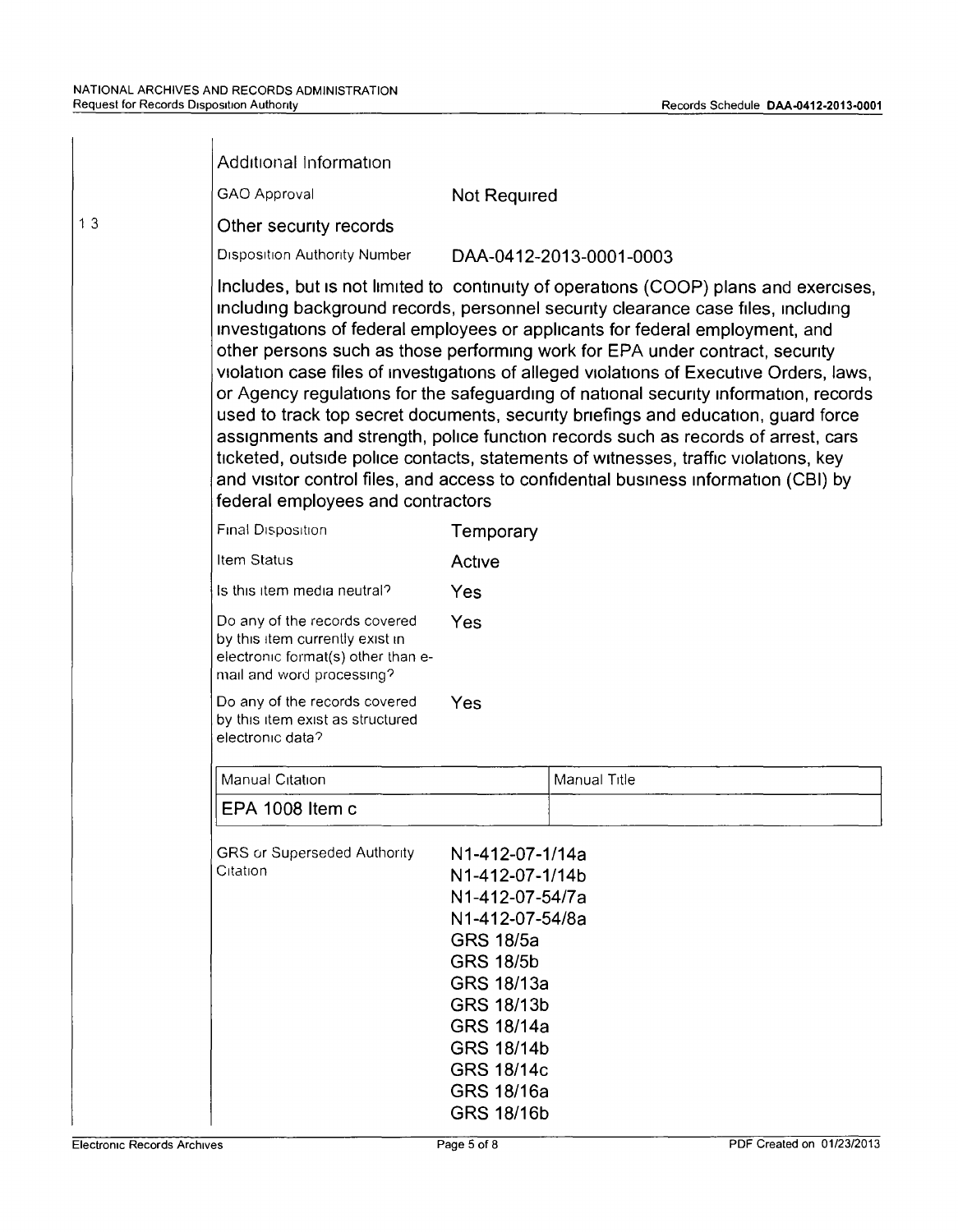|                         | GRS 18/17a                                                                                                                        |
|-------------------------|-----------------------------------------------------------------------------------------------------------------------------------|
|                         | GRS 18/17b                                                                                                                        |
|                         | GRS 18/22a                                                                                                                        |
|                         | GRS 18/22c                                                                                                                        |
|                         | GRS 18/24a                                                                                                                        |
|                         | GRS 18/24b                                                                                                                        |
|                         | <b>GRS 18/27</b>                                                                                                                  |
|                         | <b>GRS 18/28</b>                                                                                                                  |
| Disposition Instruction |                                                                                                                                   |
| Cutoff Instruction      | Close when case completed, or after final entry or<br>last action, or when no longer needed for current<br><b>Agency business</b> |
| <b>Retention Period</b> | Destroy 5 year(s) after file closure                                                                                              |
| Additional Information  |                                                                                                                                   |
| GAO Approval            | Not Required                                                                                                                      |